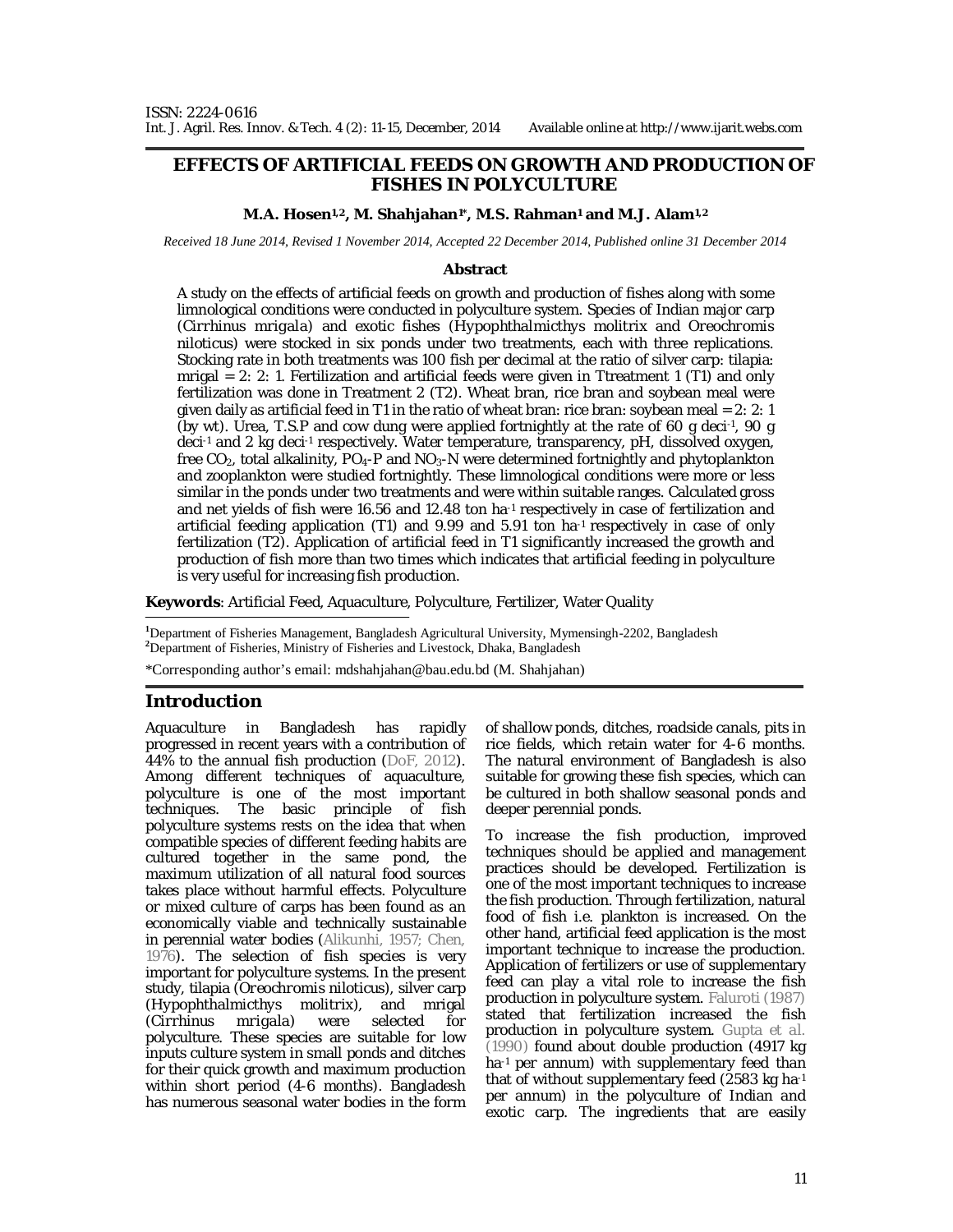available and are of comparatively low price are used as supplementary feed. The most easily available ingredients are rice bran, wheat bran, soybean meal that is appropriate for Indian major carps and exotic fishes of the South Asian region. Developed and scientific fish culture and successful fisheries management depends on the various information of limnological factors of water body. These limnological factors are water quality, microorganisms, plankton, benthos etc. According to Hickling (1968), fish farming is a practical application of limnology and freshwater biology. Reid (1971) reported that fish culture could be enhanced by the improvement of substratum by the use of fertilizers along with other pond management measures. In view of the above facts, in the present study, we examined the effects of artificial feeding on the growth and production of fishes along with limnological conditions in polyculture system.

# **Materials and Methods**

The experiment was conducted for a period of 105 days in the earthen ponds each measuring 1 decimal (40 m2) area at Bangladesh Agricultural University, Mymensingh, Bangladesh.

## *Pond preparation*

Before fish stocking water of the experimental ponds were drained out to eradicate all the undesirable fishes, renovated and liming was done in all the ponds at the rate of 1 kg 40 m-2. Ponds were filled up with deep tube-well water and fertilized with cow dung 10 kg, urea 100 g and TSP 100 g per decimal as initial doses.

## *Stocking of fish*

Ponds were stocked at a stocking density of 100 fingerlings per decimal (40 m2) at the ratio of tilapia: silver carp: mrigal =  $2: 2: 1$ .

## *Fertilization and supply of artificial feed*

The ponds were fertilized fortnightly with cow dung 2 kg, urea 60 g and TSP 90 g per 40 m2 to grow natural food, phytoplankton and zooplankton. Three ingredients such as wheat bran, rice bran and soybean meal were applied as supplementary feed once daily in the morning between 8.00 and 9.00 a.m. The required amount of feed was mixed with a little amount of water to make it into thick 'dough' rolled into balls. The balls were then thrown into the ponds. Supplementary feed was supplied in T1 and T2 was control (no supplementary feed was supplied). Feed was supplied every day at the rate of 5% of the total fish biomass. Fish sampling was carried out at an interval of 15 days in order to calculate the increase in total wt. and to adjust the amount of feed. Ratio of artificial feed ingredients was, wheat bran: rice bran: soybean meal =  $4: 4: 2$  (by wt.).

# *Physico-chemical parameters*

Various physical and chemical parameters of the ponds such as water temperature (°C), transparency (cm), dissolved oxygen (mg L-1), pH, free  $CO<sub>2</sub>$  (mg L<sup>-1</sup>), total alkalinity (mg L<sup>-1</sup>),  $PO_4$ -P (mg L<sup>-1</sup>) and  $NO_3$ -N (mg L<sup>-1</sup>) were estimated fortnightly. Water temperature was recorded with a Celsius thermometer and transparency was measured with a Secchi disc of 30 cm diameter. Dissolved oxygen was measured directly with a DO meter (Lutron, DO-5509) and a portable digital pH meter was used to measure  $pH.$  Free  $CO<sub>2</sub>$  and total alkalinity were determined by titrimetric method (APHA, 1992).  $PO_4-P$  (mg L<sup>-1</sup>) and  $NO_3-N$  (mg L<sup>-1</sup>) were determined by a Hach Kit (DR/2010, a direct reading Spectrophotometer).

## *Study of planktons*

Biological parameters of the ponds such as<br>phytoplankton density (cells L-1) and phytoplankton density (cells L-1) and zooplankton density (cells L-1) were estimated fortnightly. The counting of plankton (both phytoplankton and zooplankton) was done with the help of Sedgwick-Rafter Counting Cell (S-R cell) under a compound binocular microscope. The plankton population was determined by using the formula of Rahman (1992). Identification of plankton (phytoplankton and zooplankton) up to generic level were made **according to** Prescott (1964), Needham and Needham (1963) and Belcher and Swale (1978).

## *Study of growth and production of fish*

At the end of the experiment, all fish were harvested through repeated netting by a seine net to calculate gross and net production of fish.

Specific growth rate (SGR, % per day) was estimated by the following formula:

$$
SGR\ (\% \ per\ day) = \ \frac{Loge\ W_2 - Loge\ W_1}{T_2 - T_1} \times 100
$$

Where,  $W_1$ = Initial live body weight (g) at time  $T_1$  (day)  $W_2$ = Final live body weight (g) at time T<sub>2</sub> (day)

## *Statistical analysis*

A computer using SPSS package programme did T-test of net fish production of the ponds under T1 and T2.

# **Results**

## *Water quality parameters*

The results of physico-chemical parameters are shown in Table 1. All physical and chemical parameters of the ponds were found to be within the acceptable ranges for fish culture in both treatments.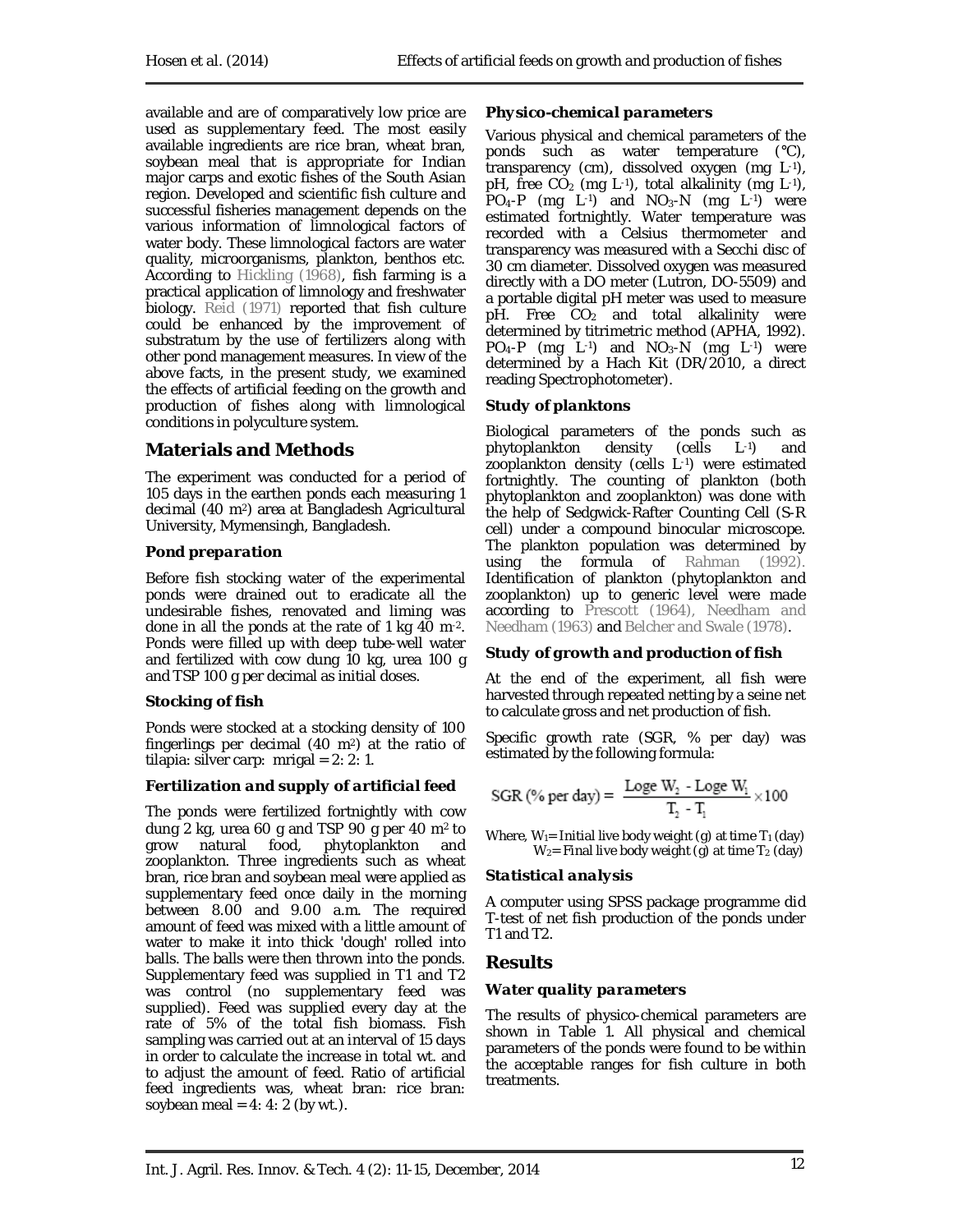| <b>Parameters</b>             | Treatment 1      | Treatment 2      |
|-------------------------------|------------------|------------------|
| Water temperature $(°C)$      | $30.80 \pm 1.52$ | $31.28 \pm 1.47$ |
| Transparency (cm)             | $24.54 \pm 6.94$ | $33.25 \pm 5.98$ |
| pН                            | $7.21 \pm 0.16$  | $7.11 \pm 0.30$  |
| Dissolved oxygen (mgL-1)      | $5.31 \pm 0.64$  | $5.21 \pm 0.54$  |
| Free $CO2$ (mgL-1)            | $4.65 \pm 0.17$  | $4.58 \pm 0.27$  |
| Total alkalinity (mgL-1)      | $99.15 \pm 9.11$ | $97.71 \pm 8.26$ |
| Phosphate-phosphorous (mgL-1) | $0.29 \pm 0.12$  | $0.35 \pm 0.07$  |
| Nitrate-nitrogen (mgL-1)      | $1.09 \pm 0.48$  | $1.11 \pm 0.43$  |

Table 1. Water quality parameters (Means  $\pm$  SD; n = 3) of the ponds during the experimental period

#### *Plankton*

Fortnightly fluctuation of phytoplankton density (cells L-1) and zooplankton density (cells L-1) are shown in Table 2. The average density of phytoplankton of the ponds under T1 was 60.95  $\pm$  4.48 (x10<sup>3</sup>) cells L<sup>-1</sup> and that of the ponds under T2 was  $58.87 \pm 3.52$  (x10<sup>3</sup>) cells L<sup>-1</sup>. The average density of zooplankton of the ponds under T1 was  $8.23 \pm 0.79$  (x10<sup>3</sup>) cells L<sup>-1</sup> and that of the ponds

under T2 was  $7.92 \pm 0.60$  (x10<sup>3</sup>) cells L<sup>-1</sup>. The generic status of phytoplankton and zooplankton found during the tenure of experiment are shown in Table 3. During the study period, 32 genera of phytoplankton belonging to four groups and 11 genera of zooplankton belonging to 4 groups were found in all the experimental ponds.

Table 2. Fortnightly fluctuation of phytoplankton and zooplankton densities in the ponds during the experimental period

| <b>Parameters</b>               | Treat-         | Sampling days |       |       |       |       |       |       |       |                  |
|---------------------------------|----------------|---------------|-------|-------|-------|-------|-------|-------|-------|------------------|
|                                 | ments          |               |       |       |       | Б.    |       |       |       | Mean $\pm$ SD    |
| Phytoplankton                   |                | 67.78         | 59.75 | 60.50 | 61.15 | 59.95 | 54.68 | 56.86 | 66.90 | $60.95 \pm 4.48$ |
| $(x10^3 \text{ cells } L^{-1})$ | T <sub>2</sub> | 62.38         | 63.58 | 53.57 | 58.27 | 59.66 | 57.90 | 54.66 | 60.94 | $58.87 \pm 3.52$ |
| Zooplankton                     | Τ1             | 9.90          | 8.37  | 7.51  | 6.98  | 8.67  | 8.17  | 7.97  | 8.58  | $8.23 \pm 0.79$  |
| $(x10^3 \text{ cells } L^{-1})$ | T2             | 8.70          | 8.60  | 7.4   | 7.50  | 7.83  | 7.33  | 7.43  | 8.53  | $7.92 \pm 0.60$  |

Table 3. Generic status of phytoplankton and zooplankton found in the experimental ponds

|                   | Phytoplankton      | Zooplankton       |
|-------------------|--------------------|-------------------|
| Bacillariophyceae | Chlorophyceae      | Cladocera         |
| Actinella         | Chlorella          | Daphnia           |
| Asterionella      | Closteriurn        | Diaphanosoma      |
| Coscinodiscus     | Gonatozygon        | Copepoda          |
| Cyclotella        | Oedogonium         | Cyclops           |
| Diatoma           | Oocystis           | Diaptomus         |
| Fragilaria        | Pediastrum         | Rotifera          |
| Frustularia       | <b>Scenedesmus</b> | Asplanchna        |
| Navicula          | Sphaerocystis      | <b>Brachionus</b> |
| Nitzchia          | Spirogyra          | Filinia           |
| Tabellaria        | Tetraedron         | Keratella         |
| Cyanophyceae      | <b>Ulothrix</b>    | Polyarthra        |
| Anabaena          | Volvox             | Trichocerca       |
| Aphanocapsa       | Zygnema            | Crustacean Iarva  |
| Gleocapsa         | Euglenophyceae     | <b>Nauplius</b>   |
| Gomphospaeria     | Euglena            |                   |
| Microcystis       | Phacus             |                   |
| Oscillatoria      |                    |                   |
| Pleurosigma       |                    |                   |

#### *Growth and production of fish*

The details of mortality rate, growth and production of fish are presented in Tables 4 and 5. The calculated gross and net productions of fish of the ponds under T1 were 16.56 and 12.48 ton ha-1 year-1 and those of the ponds under T2 were 9.99 and 5.91 ton ha-1 year-1 , respectively.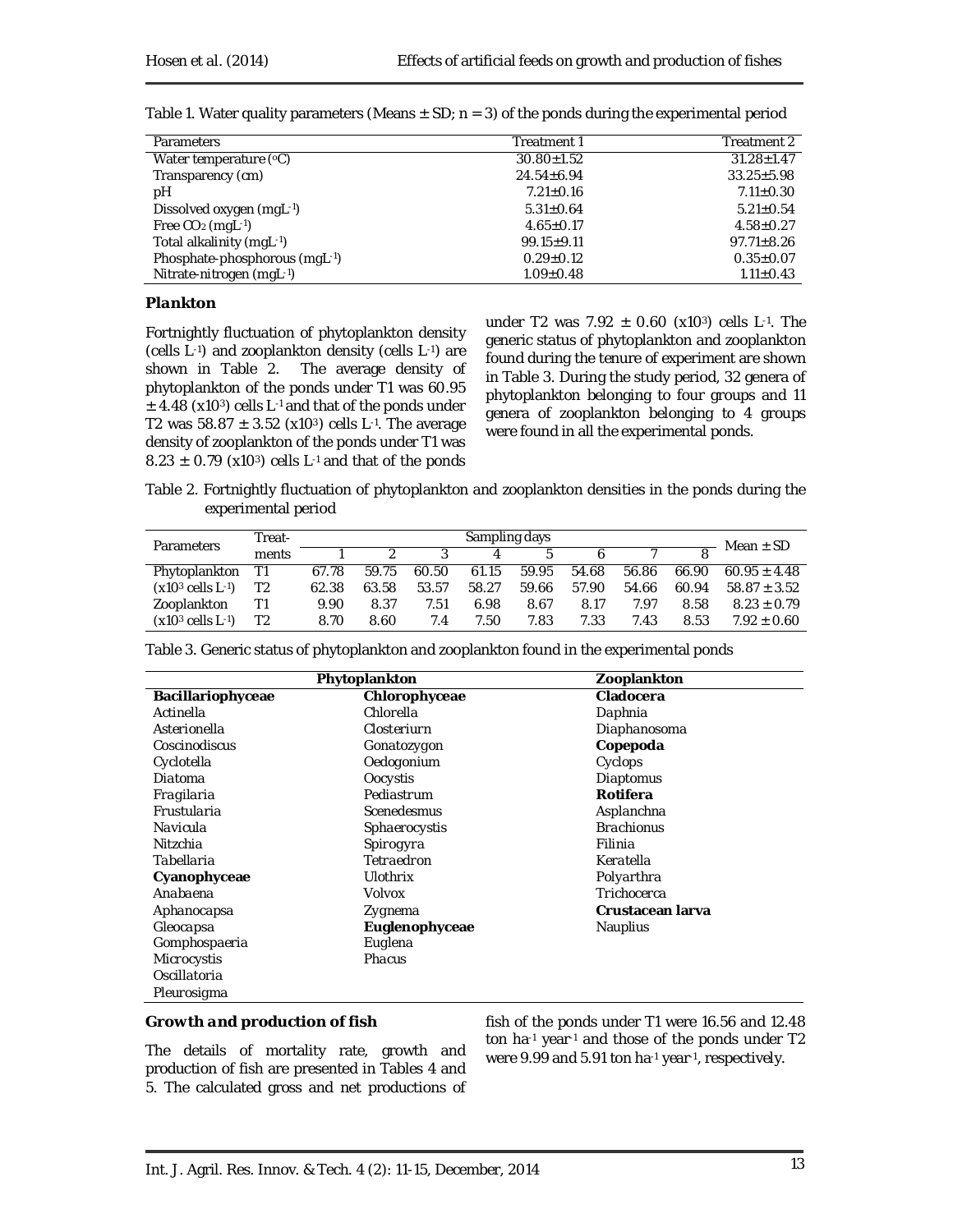|                            | Table 4. Stocking density, mortality (%), initial and final weight and net and gross yield of fishes in |
|----------------------------|---------------------------------------------------------------------------------------------------------|
| ponds under two treatments |                                                                                                         |

| Treatments | <b>Species</b><br>stocked | Stocking<br>density (per | Mortality<br>rate $(\%)$ | Average<br>initial | Average final<br>weight (g) | Species wise yield<br>(kg/decimal/3.5 month) |            |
|------------|---------------------------|--------------------------|--------------------------|--------------------|-----------------------------|----------------------------------------------|------------|
|            |                           | decimal)                 |                          | weight (g)         |                             | Gross                                        | <b>Net</b> |
|            | Silver carp               | 40                       | 7.5                      | 52.33              | 197.54                      | 7.31                                         | 5.22       |
|            | Tilapia                   | 40                       | 2.5                      | 49.68              | 142.25                      | 5.55                                         | 3.56       |
|            | Mrigal                    | 20                       | 5.0                      | 33.75              | 169.95                      | 6.46                                         | 5.78       |
| T2         | Silver carp               | 40                       | 12.5                     | 52.33              | 115.88                      | 4.06                                         | 1.96       |
|            | Tilapia                   | 40                       | 5.0                      | 49.68              | 98.25                       | 3.73                                         | 1.75       |
|            | Mrigal                    | 20                       | 5.0                      | 33.75              | 101.48                      | 3.86                                         | 3.18       |

Table 5. Calculated gross and net productions of fish

| <b>Treatments</b> | Production<br>(ka/deci/3.5 month) |            |       | Production<br>(ton/ha/vr) | % increase of net production of<br>T1 over $T2^*$ |
|-------------------|-----------------------------------|------------|-------|---------------------------|---------------------------------------------------|
|                   | Gross                             | <b>Net</b> | Gross | <b>Net</b>                |                                                   |
|                   | 19.32                             | 14.56      | 16.56 | 12.48                     | 211.17%                                           |
|                   | 1.65                              | 6.89       | 999   | 591                       |                                                   |

*\*Net production (ton ha-1 yr-1) under T2 (control) was taken for 100%.*

## **Discussion**

The present study was conducted to evaluate the effects of artificial feed on growth and production of fishes in polyculture of tilapia, silver carp and mrigal. The supply of artificial feed showed better growth and production performance.

The water quality parameters of the experimental ponds were within the productive ranges for the growth of plankton and benthos during the tenure of experiment (Table 1). Within limit productive ranges of such water quality parameters have also been observed by a number of authors (Uddin *et al.,* 2007; Chowdhury *et al*., 2008; Uddin *et al.,* 2012; Rahman *et al*., 2012; Talukdar *et al*., 2012; Siddika *et al*., 2012; Nupur *et al.,* 2013) in the aquaculture ponds of BAU area which are in conformity with those of the present study.

During the study period, the gross and net production of fish of T1 (with supply of artificial feeding) were 19.32 and 14.56 kg deci-1 per 3.5 months respectively and those of the ponds under T2 (without supply of artificial feeding) were 11.65 and 6.89 kg deci-1 per 3.5 months respectively. The calculated gross and net productions of fish of T1 and T2 were 16.56 and 12.48 ton ha-1 yr-1 and 9.99 and 5.91 ton ha-1 yr-1 respectively. Murty *et al.* (1978) obtained gross and net fish productions of 4096.09 and 3858 kg ha-1 yr-1 and 2512.67 and 2275.37 kg ha-1 yr-1 with and without supplementary feed respectively. Gupta *et al.* (1990) reported 4917 and 2583 kg ha<sup>-1</sup> yr<sup>-1</sup> productions with and without supplementary feed respectively. Rahman (1997) also obtained 7903 and 3374 kg ha $-1$  yr $-1$ productions with and without supplementary feed respectively. The results of fish productions with and without supplementary feeding obtained by Murty *et al.* (1978), Gupta *et al.* (1990) and Rahman (1997) are similar to those of the present research work. Higher production of fishes was found in T1 where fishes were fed with

supplementary feed. Highly significant difference in the production of fishes was found between T1 (with supply of supplementary feed) and T2 (without supply of supplementary feed). Higher fish productions from the ponds with supply of supplementary feed than those of the ponds without supply of supplementary feed were also observed by Chaudhuri *et al.* (1975), Singh and Singh (1975), Chakrabarty *et al.* (1976) and Gupta *et al.* (1990). Khan and Jhingran (1975), Gupta *et al.* (1990), Rahman (1997) reported double yield of fish of the ponds with supply of supplementary feed than that of the ponds having no supplementary feed. In the present study, more than two folds of yield of fish were obtained in the ponds of having supplementary feeding than that of the ponds without supplementary feed. Singh and Singh (1975) obtained 3 to 4 times yield from supplementary feeding ponds than that of the ponds without supplementary feeding. About four folds of yield from supplementary feeding ponds than that of the ponds without supplementary feeding were also found by Hepher *et al.* (1971). In another study, Chaudhuri *et al.* (1978) reported seven folds of yield from supplementary feeding ponds than that of the ponds without supplementary feeding.

In conclusion, effects of artificial feeds on the growth and production of fishes along with some limnological conditions were conducted in polyculture system under two treatments. In T1, the fishes were reared with artificial feeding and fertilization and in T2, fishes were reared with<br>only fertilization. Physico-chemical and only fertilization. Physico-chemical and biological parameters were more or less similar in the ponds under two treatments and were within suitable ranges. The net fish production was more than two times higher in T1 compared to T2 indicated that artificial feeding might play a vital role in pond fish culture to increase production of fishes in polyculture system.